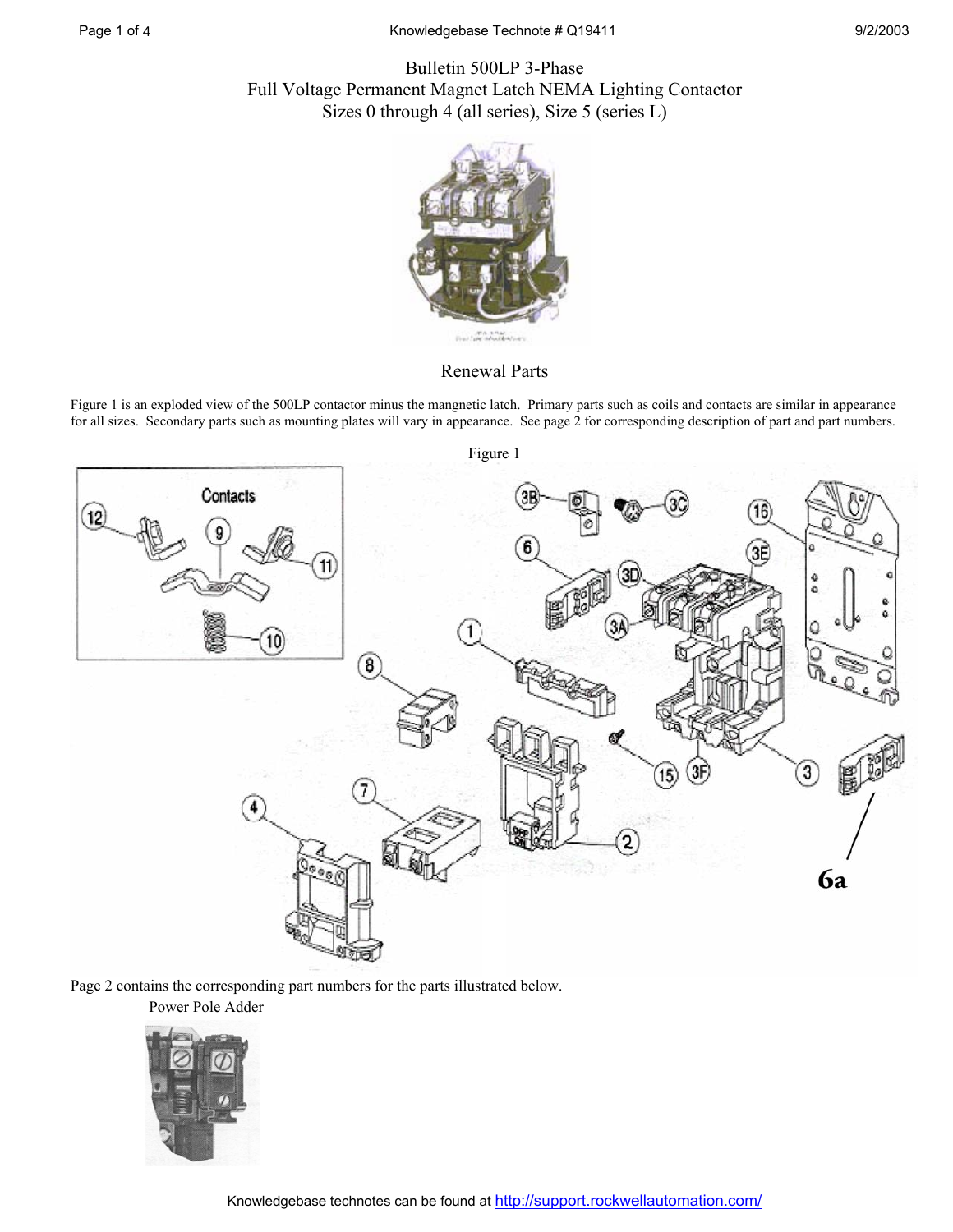#### Renewal Parts Bulletin 500LP, Sizes 0 through 4, Size 5 (series L)

## Renewal Parts for Figure 1

| Item           | Description of Renewal Part                                                             |            | Size 15/20A                                                  | Size 30A       | Size 60A       | Size 100A      | Size 200A      | Size 300A<br>$(2-3$ pole only) |  |  |
|----------------|-----------------------------------------------------------------------------------------|------------|--------------------------------------------------------------|----------------|----------------|----------------|----------------|--------------------------------|--|--|
|                |                                                                                         |            | Part No.                                                     | Part No.       | Part No.       | Part No.       | Part No.       | Part No.                       |  |  |
| $\mathbf{1}$   | <b>Contact Block</b>                                                                    | $2$ or $4$ | 40410-499-01                                                 | 40410-499-02   | 40420-306-56   | 40430-301-53   | 40440-308-53   | 42450-308-53                   |  |  |
|                | Cover                                                                                   | pole       |                                                              |                |                |                |                |                                |  |  |
|                |                                                                                         | 3 pole     | 40410-499-01                                                 | 40410-499-02   | 40420-306-56   | 40430-457-51   | 40440-456-51   | 42450-800-01                   |  |  |
| $\overline{2}$ | Movable Contact                                                                         | 2 or 4     | 40410-806-01                                                 | 40410-806-02   | 40420-369-51   | 40430-806-01   | 40440-806-01   | 40440-806-02                   |  |  |
|                | Support and                                                                             | pole       |                                                              |                |                |                |                |                                |  |  |
|                | Armature                                                                                |            |                                                              |                |                |                |                |                                |  |  |
|                | Assembly <sup>1</sup>                                                                   | 3 pole     | 40410-806-01                                                 | 40410-806-02   | 40420-806-01   | 40430-806-01   | 40440-806-01   | 40440-806-02                   |  |  |
|                | <b>Stationary Contact</b>                                                               | $2$ or $4$ | 40410-493-03                                                 | 40410-493-04   | 40420-494-02   | 40430-462-53   | 40440-462-53   | 42450-802-01                   |  |  |
| 3              | <b>Block and Base</b>                                                                   | pole       | 40410-495-03                                                 | 40410-495-04   | 40420-496-02   | 40430-462-54   | 40440-462-54   | 42450-802-03                   |  |  |
|                | Assembly <sup>1</sup>                                                                   | 3 pole     |                                                              |                |                | Does Not Apply |                |                                |  |  |
| 3A<br>3B       | Saddle Clamp Assembly                                                                   | 2 pole     | X-225492<br>Does Not Apply                                   |                | X-316012       | X-316013       | X-316014       | 42450-020-01                   |  |  |
|                | Lug                                                                                     | 3-4 pole   |                                                              |                | X-316012       | X-316013       | X-316160       | 42450-804-01                   |  |  |
| 3C             | Bolt                                                                                    |            | Does Not Apply                                               |                | M-6289         | M-6532         | M-6834         | Included in 3D                 |  |  |
| 3D             |                                                                                         |            |                                                              |                |                | 40430-022-02   | 40440-030-02   | 42450-302-52                   |  |  |
|                | Front Terminal without<br>Contact                                                       |            | $\circled{2}$                                                |                |                |                |                |                                |  |  |
| 3E             | <b>Rear Terminal without</b>                                                            |            |                                                              |                |                | 40430-024-02   | 40440-314-51   | 40440-314-51                   |  |  |
|                | Contact                                                                                 |            |                                                              |                |                |                |                |                                |  |  |
| 3F             | Front/Rear Terminal Screw                                                               |            | 28168-107-26<br>28168-502-26<br>$\circled{3}$                |                |                |                |                |                                |  |  |
| $\overline{4}$ | Coil Cover                                                                              |            | 40410-496-01                                                 |                | 40420-497-01   | 40430-454-51   | 40440-454-51   | 42450-803-01                   |  |  |
| 6              | <b>Auxiliary Contact Block</b><br>(1 N.0.)                                              |            | 595-A                                                        |                |                |                |                |                                |  |  |
| 6A             | <b>Auxiliary Contact Block</b><br>(1 N.C.L.B.)                                          |            | 595-BL                                                       |                |                |                |                |                                |  |  |
| $\tau$         | <b>Operating Coil</b>                                                                   |            | See table on page 3                                          |                |                |                |                |                                |  |  |
| $8\,$          | Yoke (50-60 Hz)                                                                         |            | 40410-805-01<br>40420-805-01<br>40430-805-01<br>40440-805-01 |                |                |                |                |                                |  |  |
| 9              | Movable Contact                                                                         |            |                                                              |                |                |                |                |                                |  |  |
| 10             | <b>Contact Spring</b>                                                                   |            | Order Single Pole Contact Set                                |                |                |                |                |                                |  |  |
| 11             | Front Stationary Contact                                                                |            |                                                              |                |                |                |                |                                |  |  |
| 12             | <b>Rear Stationary Contact</b>                                                          |            |                                                              |                |                |                |                |                                |  |  |
| $9 - 12$       | Single Pole Contact Set<br>(2 or 3 pole contactors)<br>$(includes [1] each items 9-12)$ |            | 40410-331-53                                                 | 40410-331-54   | 40420-322-52   | 40430-300-52   | 40440-325-52   | 42450-805-02                   |  |  |
|                | Single Pole Contact Set                                                                 |            | 40410-331-53                                                 | 40410-331-54   | 40420-322-52   | 40430-300-53   | 40440-325-53   | Does Not                       |  |  |
|                | (4 pole contactors)                                                                     |            | (4 pole units)                                               | (4 pole units) | (4 pole units) | (4 pole units) | (4 pole units) | Apply                          |  |  |
|                | (includes [1] each items 9-12)                                                          |            |                                                              |                |                |                |                |                                |  |  |
| $\blacksquare$ | Power Pole Adder 4                                                                      |            | 40410-452-04                                                 | 40410-452-08   | 40420-452-04   | 40430-453-51   | 40440-452-51   | Does Not<br>Apply              |  |  |
|                | (4 pole units only)                                                                     |            |                                                              |                |                |                |                |                                |  |  |
| 16             | <b>Mounting Plate</b>                                                                   |            | 40410-031-02                                                 |                | 40420-014-02   | 40430-044-02   | 40440-027-02   |                                |  |  |

 $O$  Less Contacts. Order one Single Pole Contact Set for each power pole.

- d Front and rear terminal assembly not available as a renewal part. Replace the complete stationary contact block and base assembly.
- e Front Terminal Screw Part No. is 28168-503-26 and Rear Terminal Screw Part No. is 28168-502-6.
- f Contacts in Power Pole Adders (sizes 3-4) are replaceable. Order the single pole contact kit of the same starter size.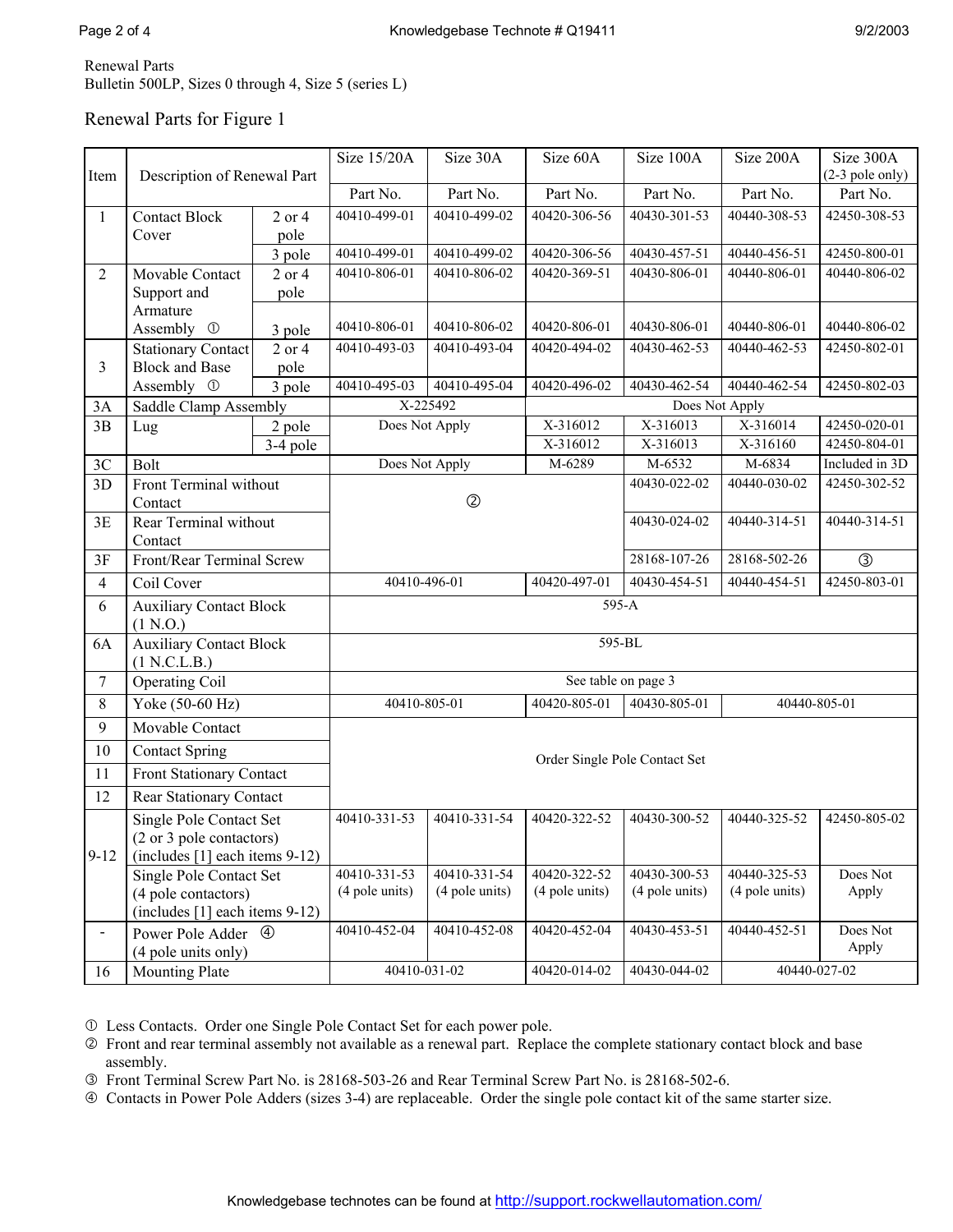Renewal Parts Bulletin 500LP, Sizes 0 through 4, Size 5 (series L)

### Operating Coils and Modules – Sizes 0-3

Important:

Do not apply the AC voltage to the coil terminals of a permanent magnet type contactor.

To do so will partially de-magnetize the permanent magnet. Permament Magnets are not available as a renewal part.

|                |       |    | Coil and Module Renewal Part Number |              |        |              |               |              |  |
|----------------|-------|----|-------------------------------------|--------------|--------|--------------|---------------|--------------|--|
|                |       |    | Size $0-1$                          |              | Size 2 |              | Size 3        |              |  |
| Cat. No. Coil  | AC    |    |                                     | Module       |        | Module       |               | Module       |  |
| Suffix Code    | Volts | Hz | Coil                                | Number       | Coil   | Number       | Coil          | Number       |  |
|                | 24    | 60 | LB013                               | 40410-855-01 | LC013  | 40410-855-50 | Not Available |              |  |
| D              | 110   | 60 | LB032                               | 40410-855-02 | LC032  | 40410-855-51 | LD032         | 40410-856-01 |  |
| D              | 120   | 60 | LB036                               | 40410-855-03 | LC036  | 40410-855-52 | LD036         | 40410-856-02 |  |
| S              | 110   | 50 | LB036                               | 40410-855-03 | LC036  | 40410-855-52 | LD036         | 40410-856-02 |  |
| H              | 208   | 60 | LB049                               | 40410-855-04 | LC049  | 40410-855-53 | LD049         | 40410-856-03 |  |
| A              | 220   | 60 | LB051                               | 40410-855-05 | LC051  | 40410-855-54 | LD051         | 40410-856-04 |  |
| A              | 240   | 60 | LB054                               | 40410-855-06 | LC054  | 40410-855-55 | LD054         | 40410-856-05 |  |
| ${\bf P}$      | 220   | 50 | LB054                               | 40410-855-06 | LC054  | 40410-855-55 | LD054         | 40410-856-05 |  |
| F              | 277   | 60 | LB060                               | 40410-855-07 | LC060  | 40410-855-56 | LD060         | 40410-856-06 |  |
| B              | 440   | 60 | LB071                               | 40410-855-10 | LC071  | 40410-855-59 | LD071         | 40410-856-09 |  |
| $\overline{B}$ | 480   | 60 | LB073                               | 40410-855-11 | LC073  | 40410-855-60 | LD073         | 40410-856-10 |  |
| Q              | 440   | 50 | LB073                               | 40410-855-11 | LC073  | 40410-855-60 | LD073         | 40410-856-10 |  |
| $\overline{C}$ | 550   | 60 | LB076                               | 40410-855-12 | LC076  | 40410-855-61 | LD076         | 40410-856-11 |  |
| $\overline{C}$ | 600   | 60 | LB078                               | 40410-855-13 | LC078  | 40410-855-62 | LD078         | 40410-856-12 |  |
| $\mathbf R$    | 550   | 50 | LB078                               | 40410-855-13 | LC078  | 40410-855-62 | LD078         | 40410-856-12 |  |

Operating Coils and Modules – Sizes 4-5

|               |       |    | Coil and Module Renewal Part Number |              |               |              |  |  |
|---------------|-------|----|-------------------------------------|--------------|---------------|--------------|--|--|
|               |       |    |                                     | Size 4       | Size 5        |              |  |  |
| Cat. No. Coil | AC    |    |                                     | Module       |               | Module       |  |  |
| Suffix Code   | Volts | Hz | Coil                                | Number       | Coil          | Number       |  |  |
| J             | 24    | 60 | Not Available                       |              | Not Available |              |  |  |
| D             | 110   | 60 | LE032                               | 40410-856-51 | LE032         | 40410-856-51 |  |  |
| D             | 120   | 60 | LE036                               | 40410-856-52 | LE036         | 40410-856-52 |  |  |
| S             | 110   | 50 | LE036                               | 40410-856-52 | LE036         | 40410-856-52 |  |  |
| H             | 208   | 60 | LE049                               | 40410-856-53 | LE049         | 40410-856-53 |  |  |
| A             | 220   | 60 | LE051                               | 40410-856-54 | LE051         | 40410-856-54 |  |  |
| A             | 240   | 60 | LE054                               | 40410-856-55 | LE054         | 40410-856-55 |  |  |
| P             | 220   | 50 | LE054                               | 40410-856-55 | LE054         | 40410-856-55 |  |  |
| F             | 277   | 60 | <b>LE060</b>                        | 40410-856-56 | LE060         | 40410-856-56 |  |  |
| B             | 440   | 60 | LE071                               | 40410-856-59 | LE071         | 40410-856-59 |  |  |
| B             | 480   | 60 | LEO73                               | 40410-856-60 | LE073         | 40410-856-60 |  |  |
| Q             | 440   | 50 | LEO73                               | 40410-856-60 | LE073         | 40410-856-60 |  |  |
|               | 550   | 60 | LE076                               | 40410-856-61 | LE076         | 40410-856-61 |  |  |
| C             | 600   | 60 | <b>LE078</b>                        | 40410-856-62 | LE078         | 40410-856-62 |  |  |
| R             | 550   | 50 | LE <sub>078</sub>                   | 40410-856-62 | LE078         | 40410-856-62 |  |  |